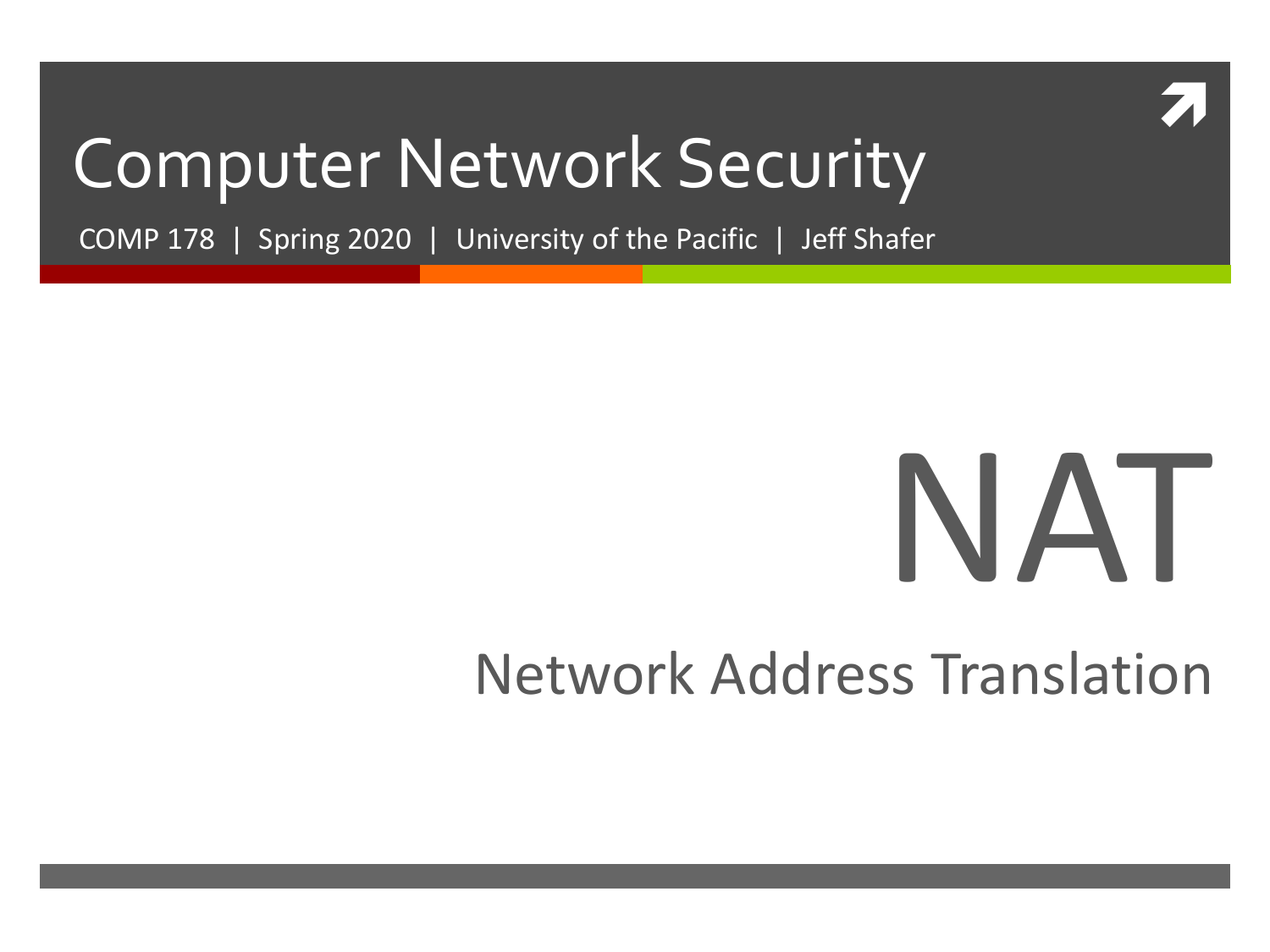#### Network Address Translation (NAT)

- Suppose you have multiple devices that need to be connected to  $\overline{\mathbf{z}}$ the Internet
- For the sake of economy the ISP assigns a *single* public IP address Л. to you as a customer
	- How multiple devices can use the only provided valid IP address? 7
	- Answer: You need network address translation (NAT)  $\overline{\mathbf{z}}$
- NAT is a capability of routers (software or hardware) that enables 7 multiplexing large number of individual hosts behind a single IPv4 public address
- **Benefits of NAT**  $\overline{\phantom{a}}$ 
	- 7 Conserves limited address space of IPv4
	- Enables a form of *firewall-based security* in LANs Л.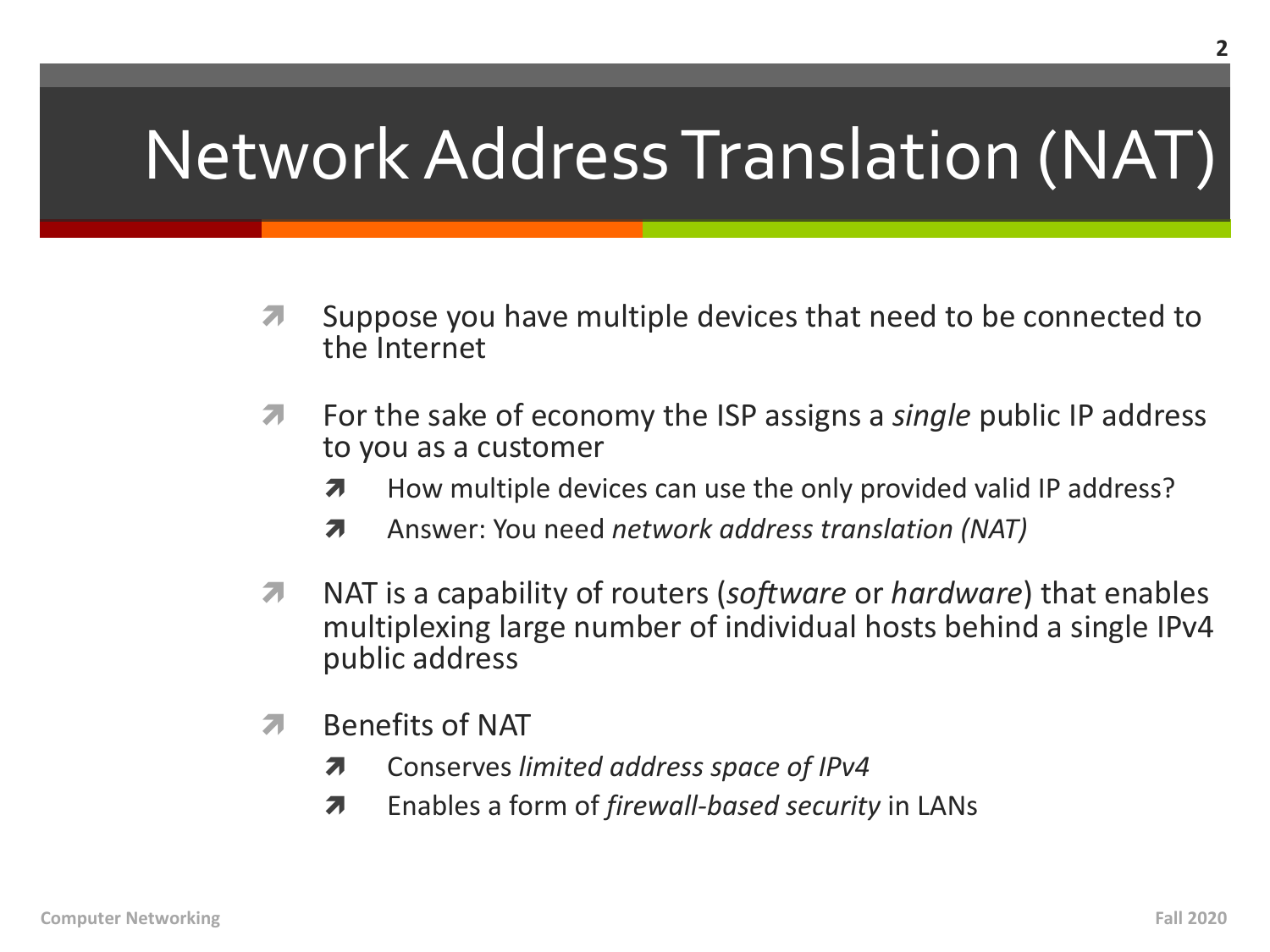## NAT Configuration

- *A* Assign each interface a private IPv4 address
- ì Assign the interface of NAT router *within the LAN* a **private** IPv4 address
- *A* Assign the publicly facing interface of NAT router the single **public** IPv4 address

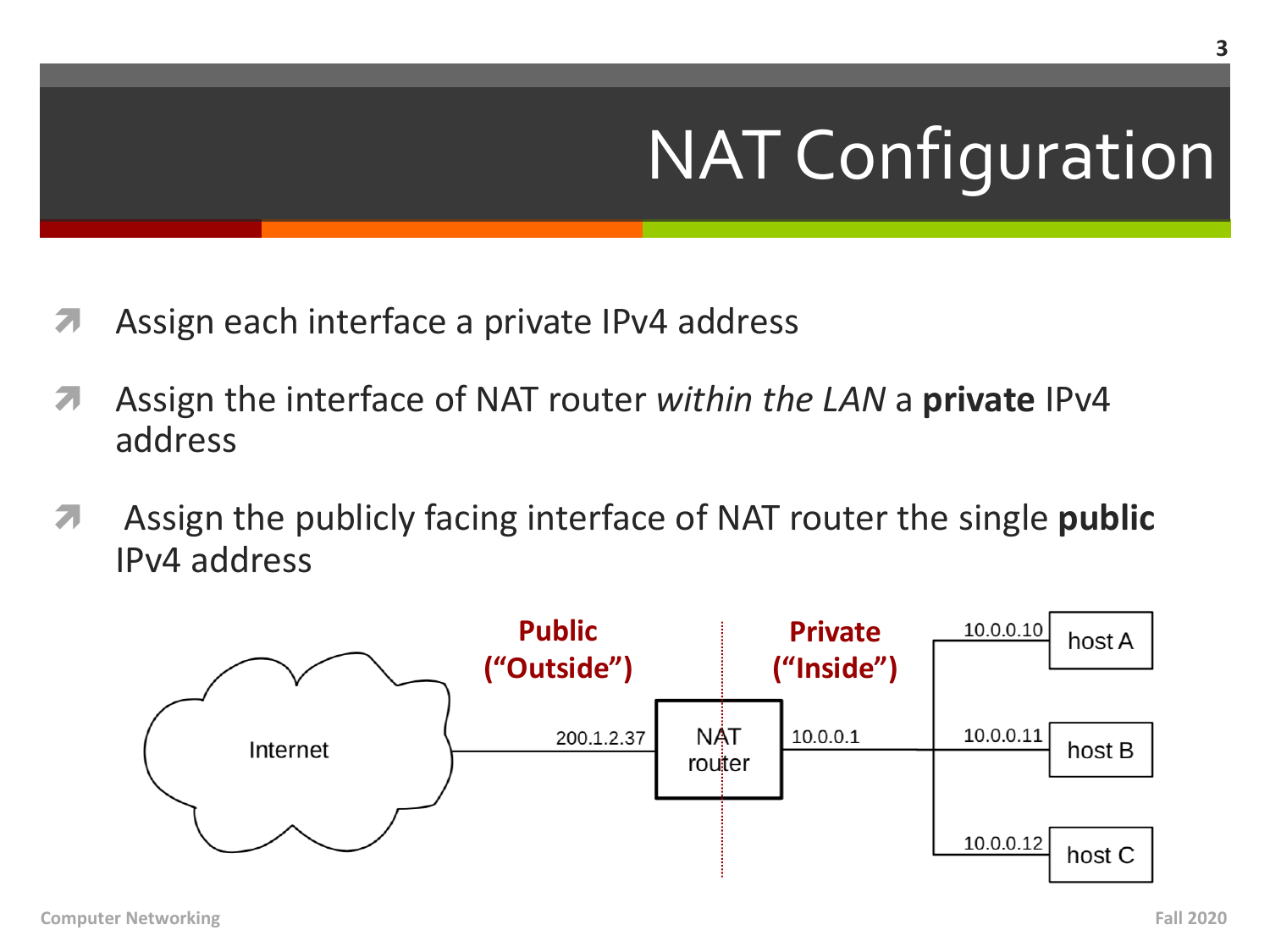## NAT Configuration

- The NAT router blocks all connections originating from outside
	- **7** Blocks *inbound* initial SYN packet in TCP 3-way handshake
	- **7** Blocks *inbound* UDP packets that are not in response to earlier outbound requests

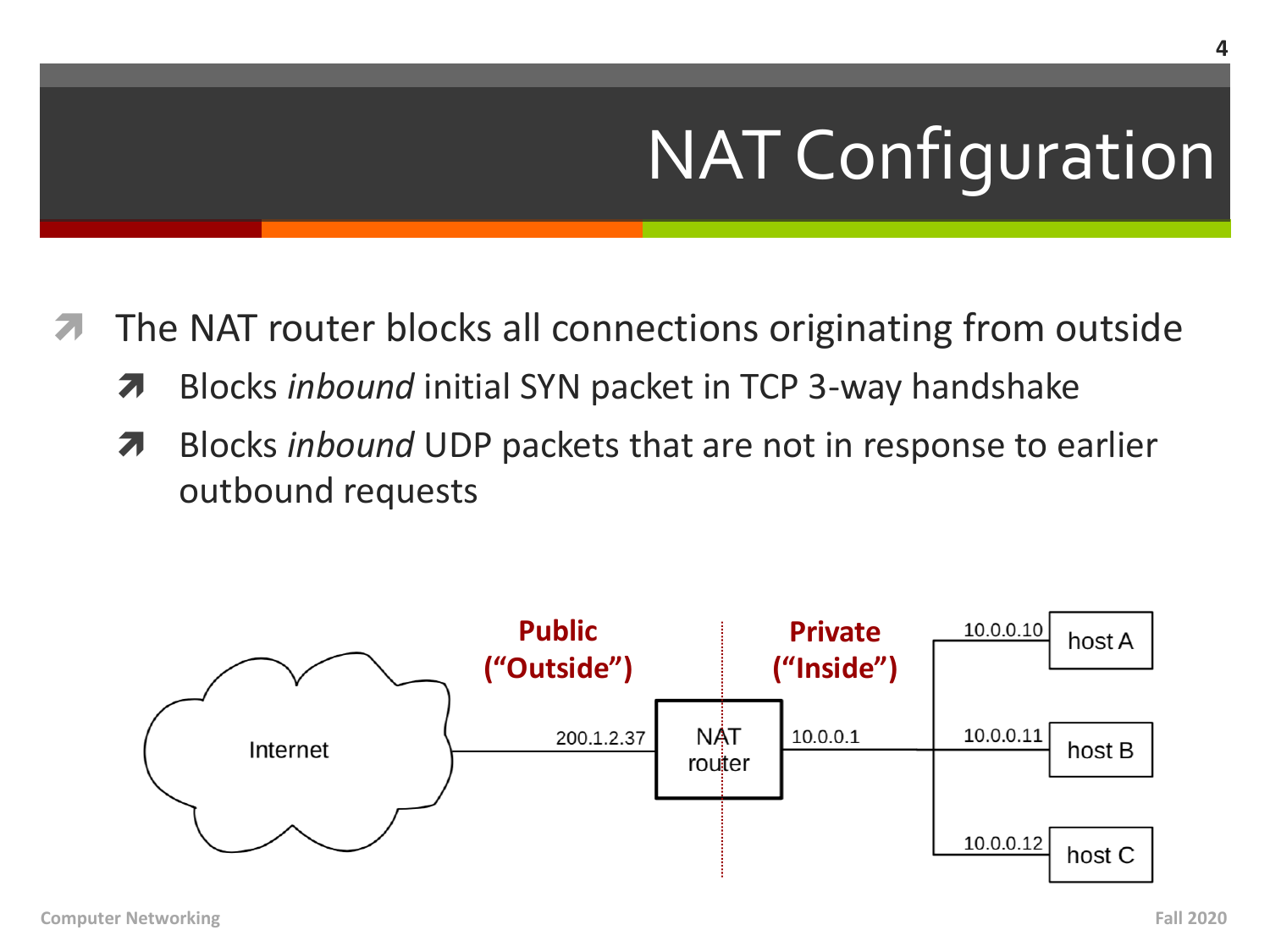#### **How NAT Works**

- The NAT router manipulates IPv4 addresses and potentially  $\overline{\phantom{a}}$ TCP/UDP port numbers within the packet when routing them toward the next hop
	- Both inbound and outbound packets are modified! Л
- For an *outbound* packet, the NAT router modifies 7
	- The source IP address in IPv4 header 7
		- Replaced with the publicly visible IP address of its interface 71
		- (Potentially) the *source port* number in TCP/UDP header Я.
- 7 For an *inbound* packet, the NAT router modifies
	- The *destingtion* IP address in IPv4 header Л
		- Replaced with the private IP address that this packet should be 7 forwarded to
		- (Potentially) the *destination port* number in TCP/UDP header 71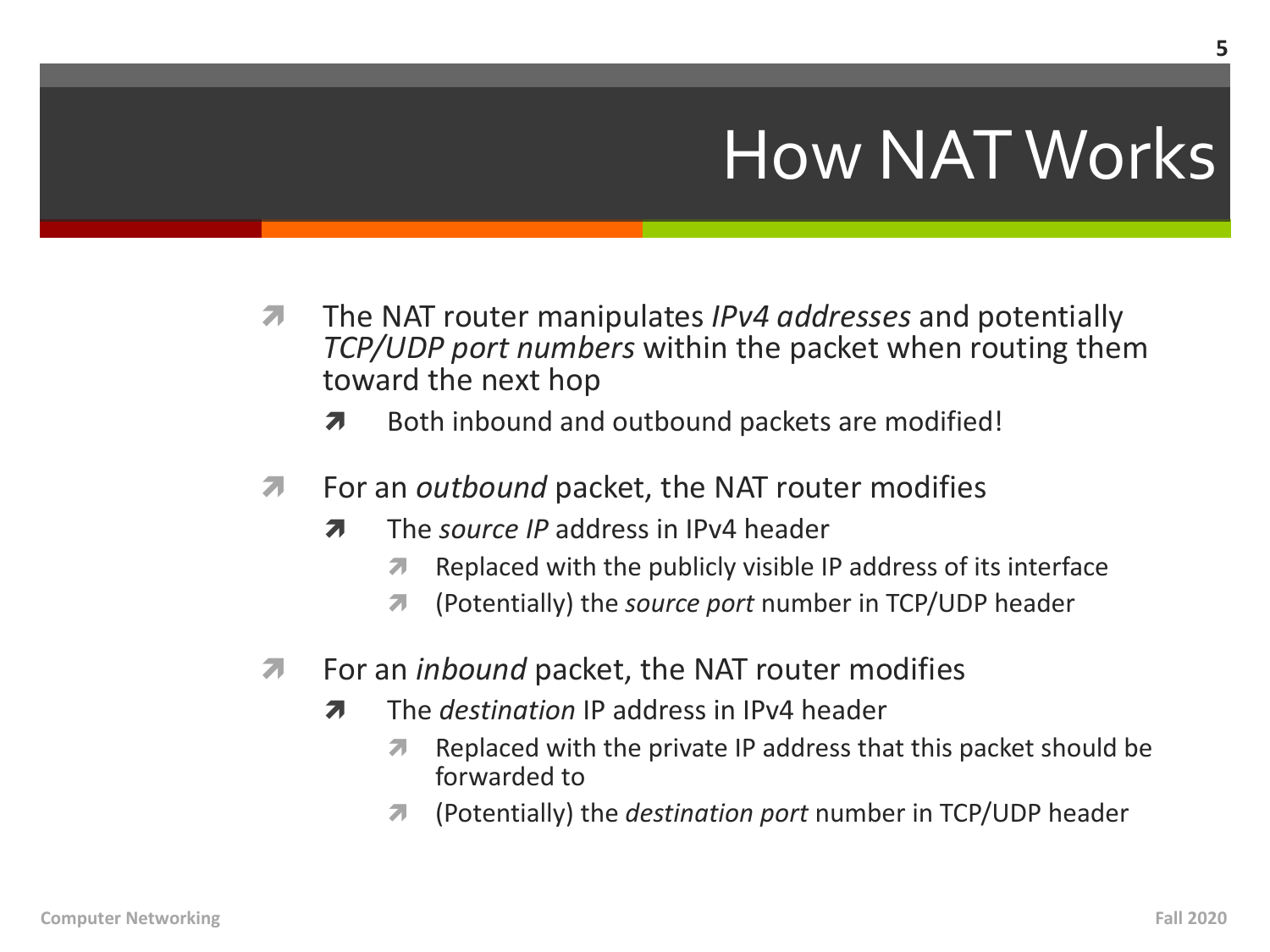- Assume that host A wants to send a packet to some destination H outside the LAN
	- Source IP address would be 10.0.0.10 7

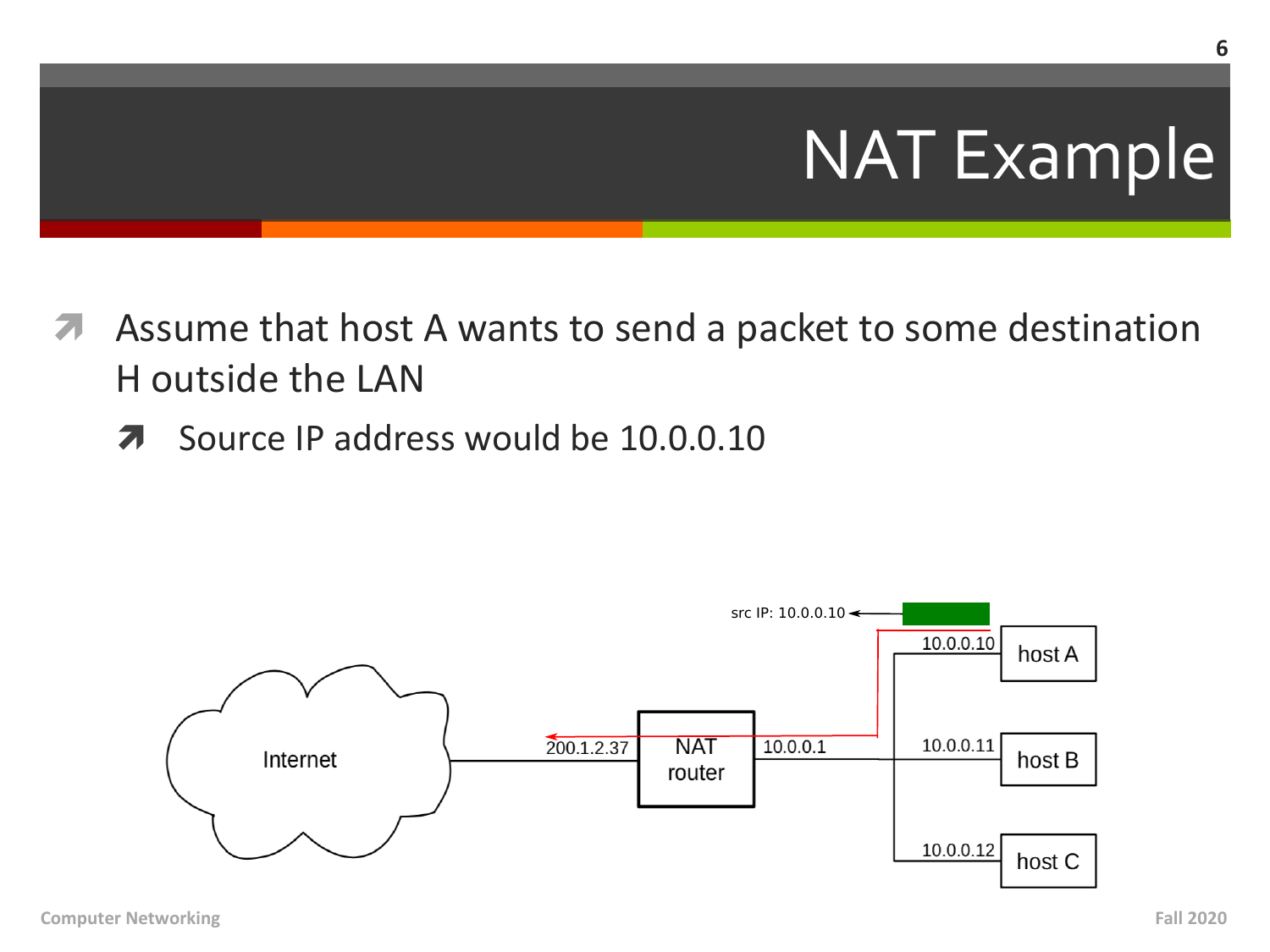- Assume that host A wants to send a packet to some destination H outside the LAN
	- Source IP address would be 10.0.0.10 71
- When the NAT router receives this packet, it modifies the source IP address from 10.0.0.10 to 200.1.2.37



7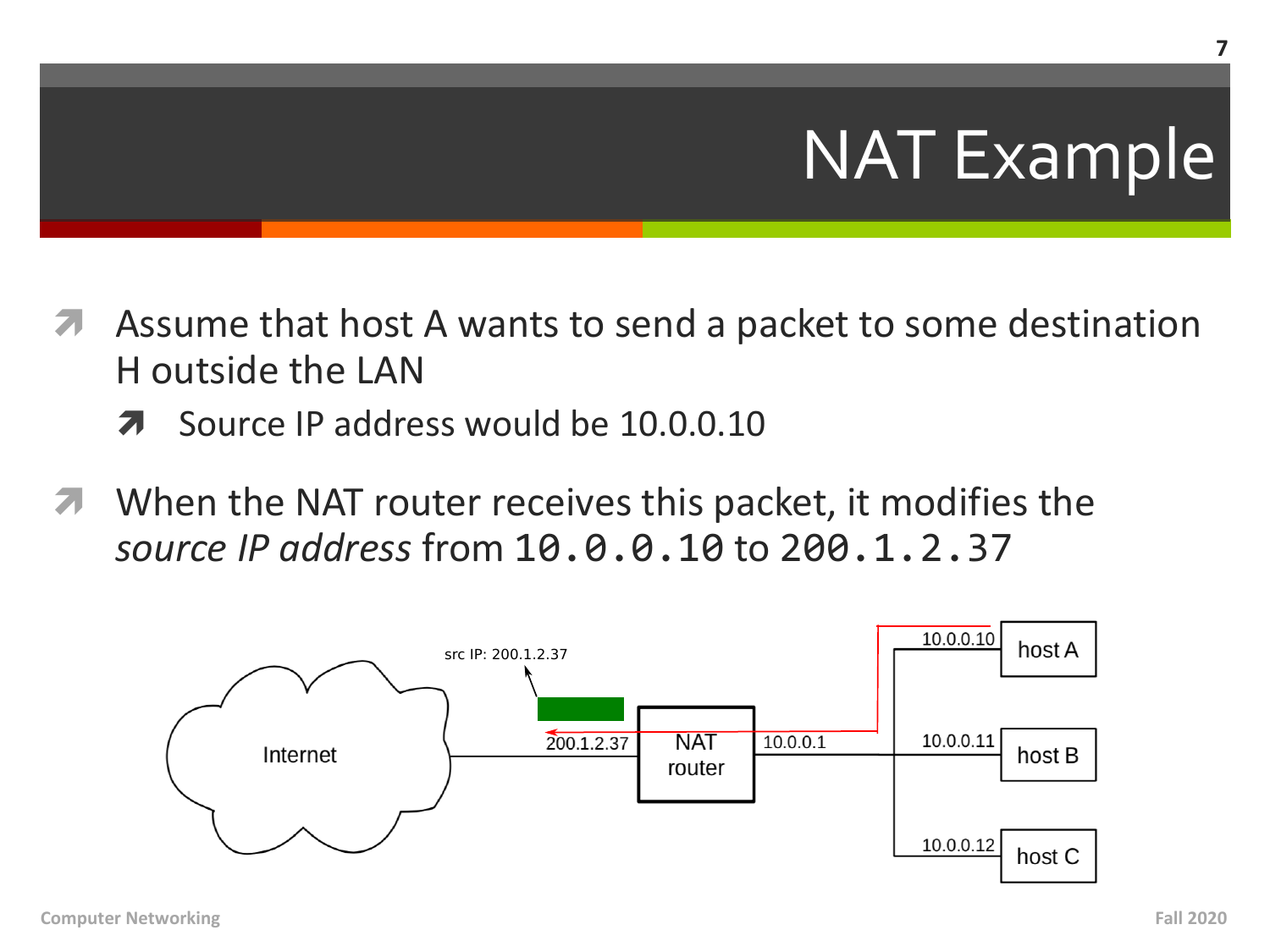**7** The response packet comes to the NAT router from the outside node H. The destination address is 200.1.2.37

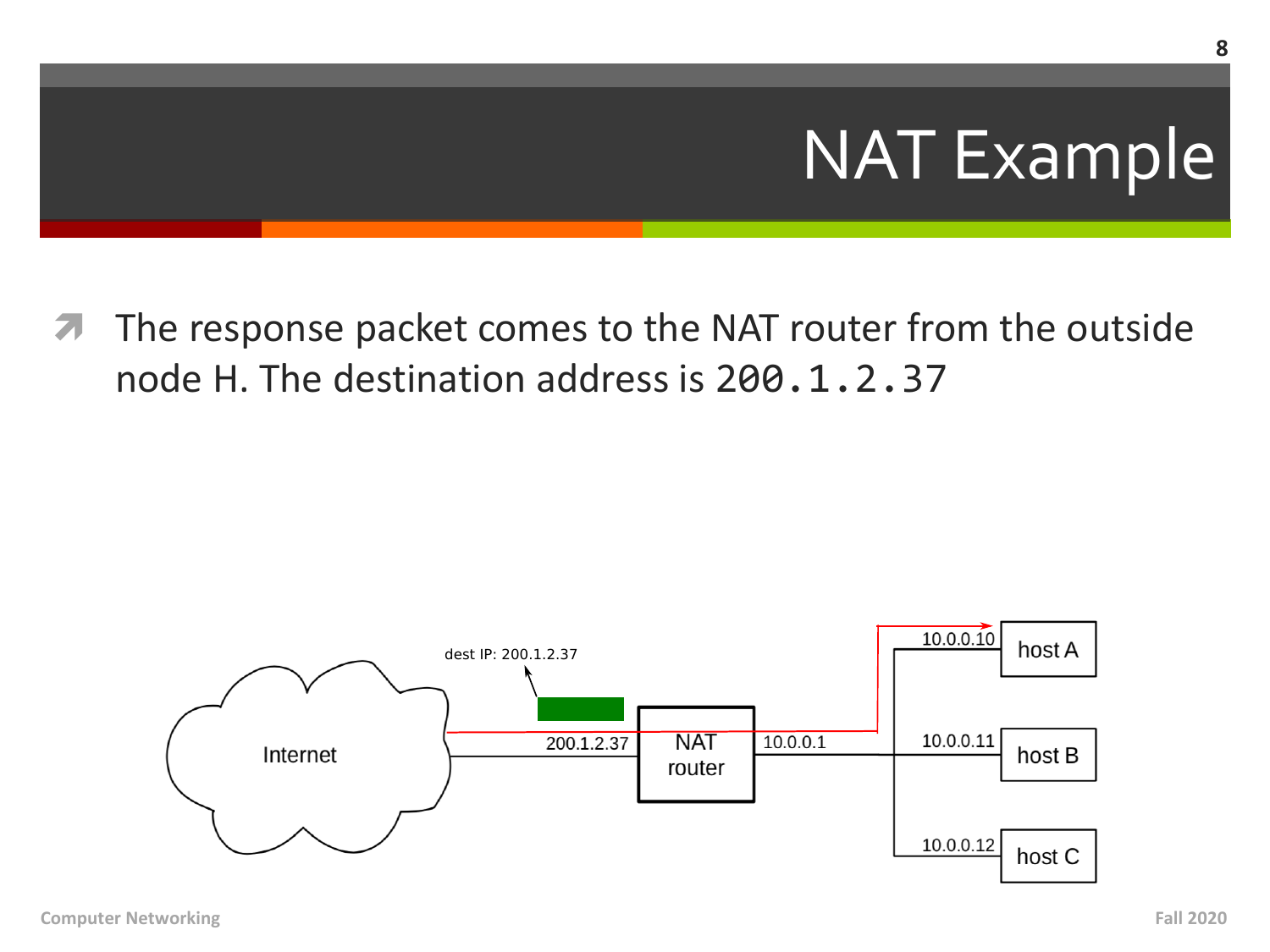- The response packet comes to the NAT router from the outside node H. The destination address is 200, 1, 2, 37
- The NAT router changes the destination address to host A's 7 address, and forwards it to A



9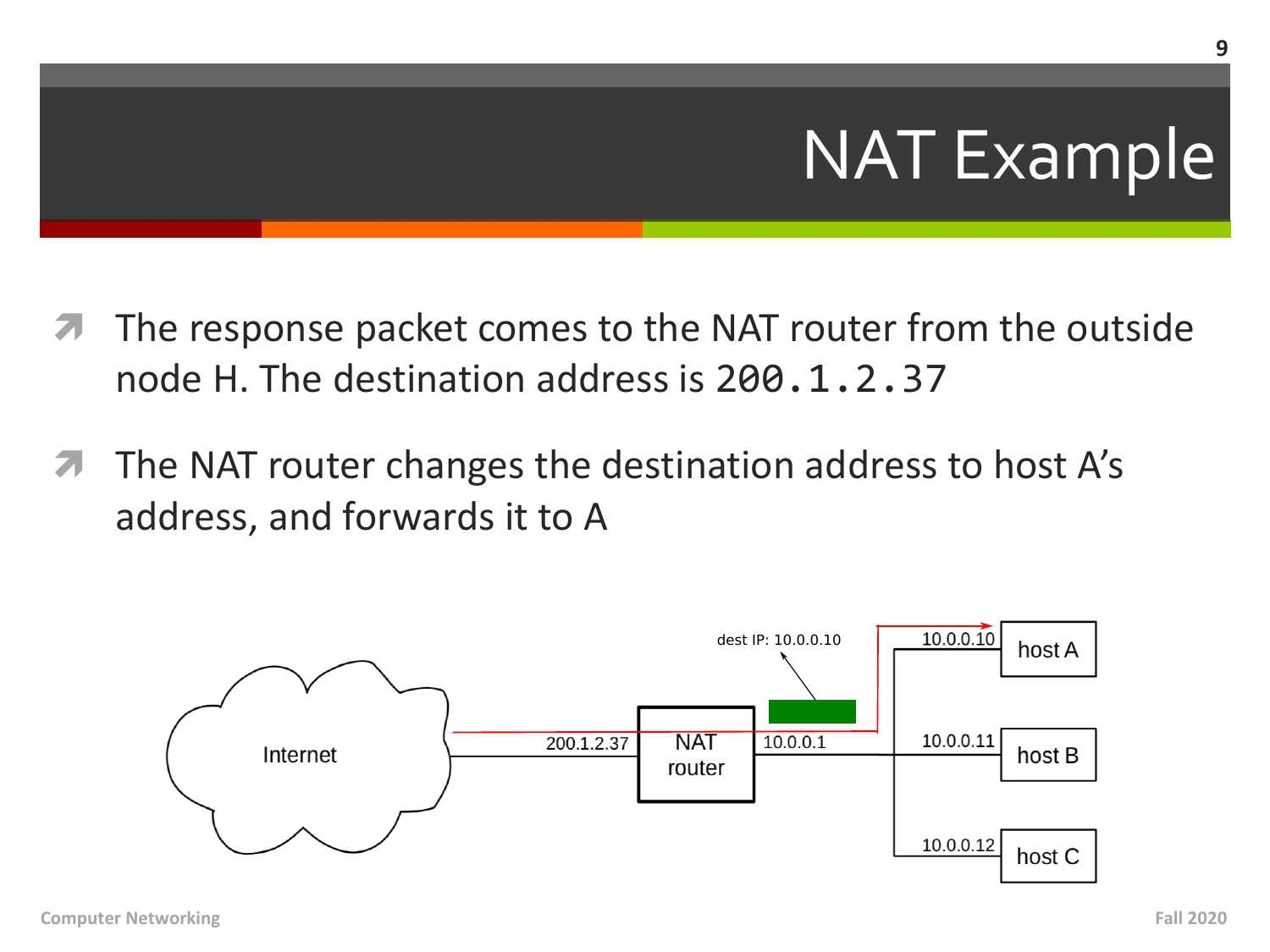

- $\lambda$  In the outsider's view, only the NAT router is visible
- **7** The response packets destined to the private LAN are routed to the publicly visible interface of that LAN's NAT router
- *A* All internal addresses (private addresses) are invisible and **nonroutable**

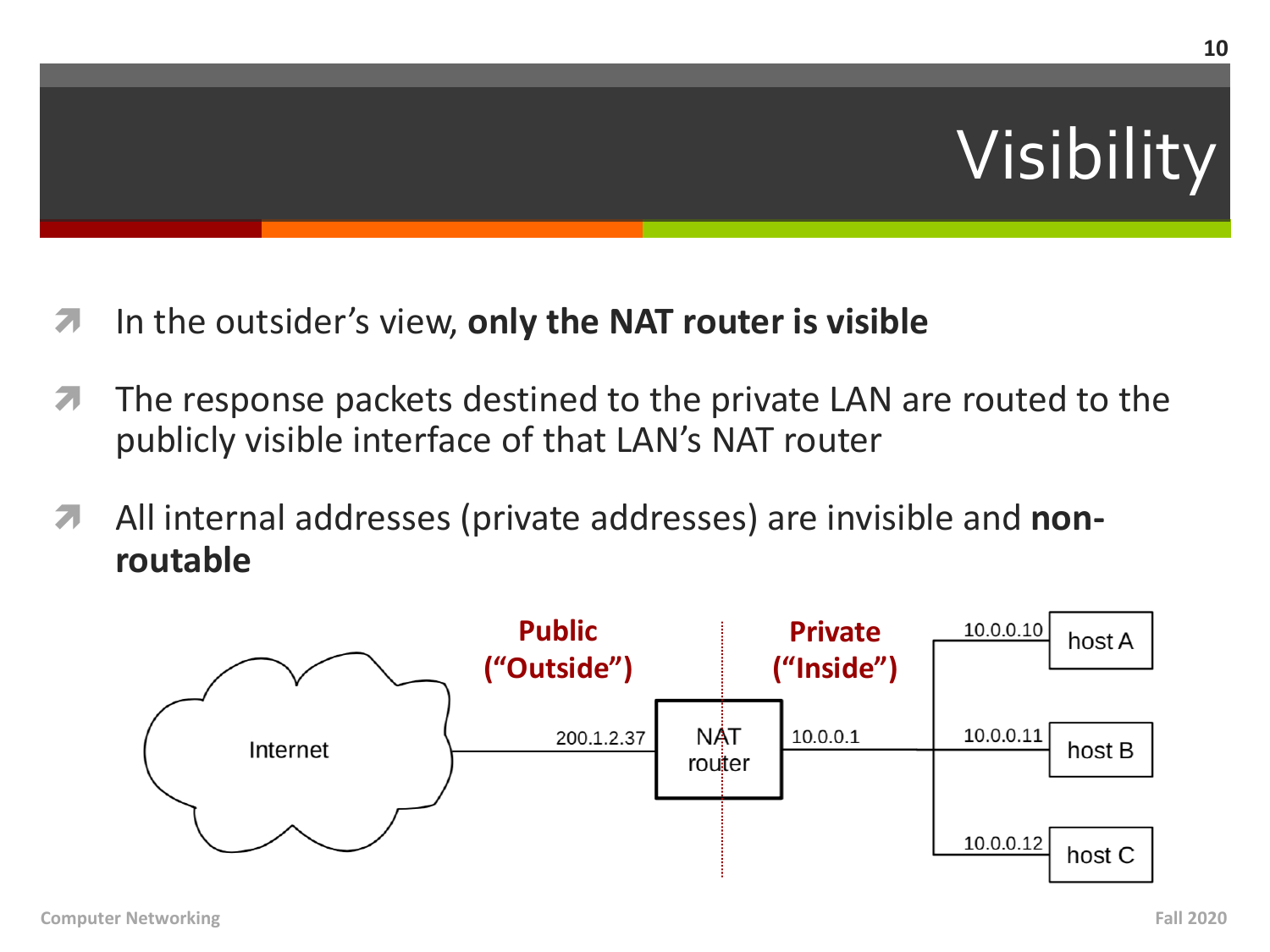#### **NAT Operation**

#### How does NAT router keep track of inbound responses to earlier 7 outbound requests?

- NAT router stores the state of the connections made between internal 7 (LAN-side) machines and remote (WAN-side) machines
	- This information is stored in the NAT table 7
- NAT table consists of different information for each connection made Я. between a LAN-side machine and a WAN-side machine, including
	- Remote host IP address and port number  $\overline{\boldsymbol{\pi}}$
	- Internal host IP address and port number 7
	- External port number (of NAT router) Л.
- 7 Since port numbers are included, a NAT router maps between internal processes and their external representations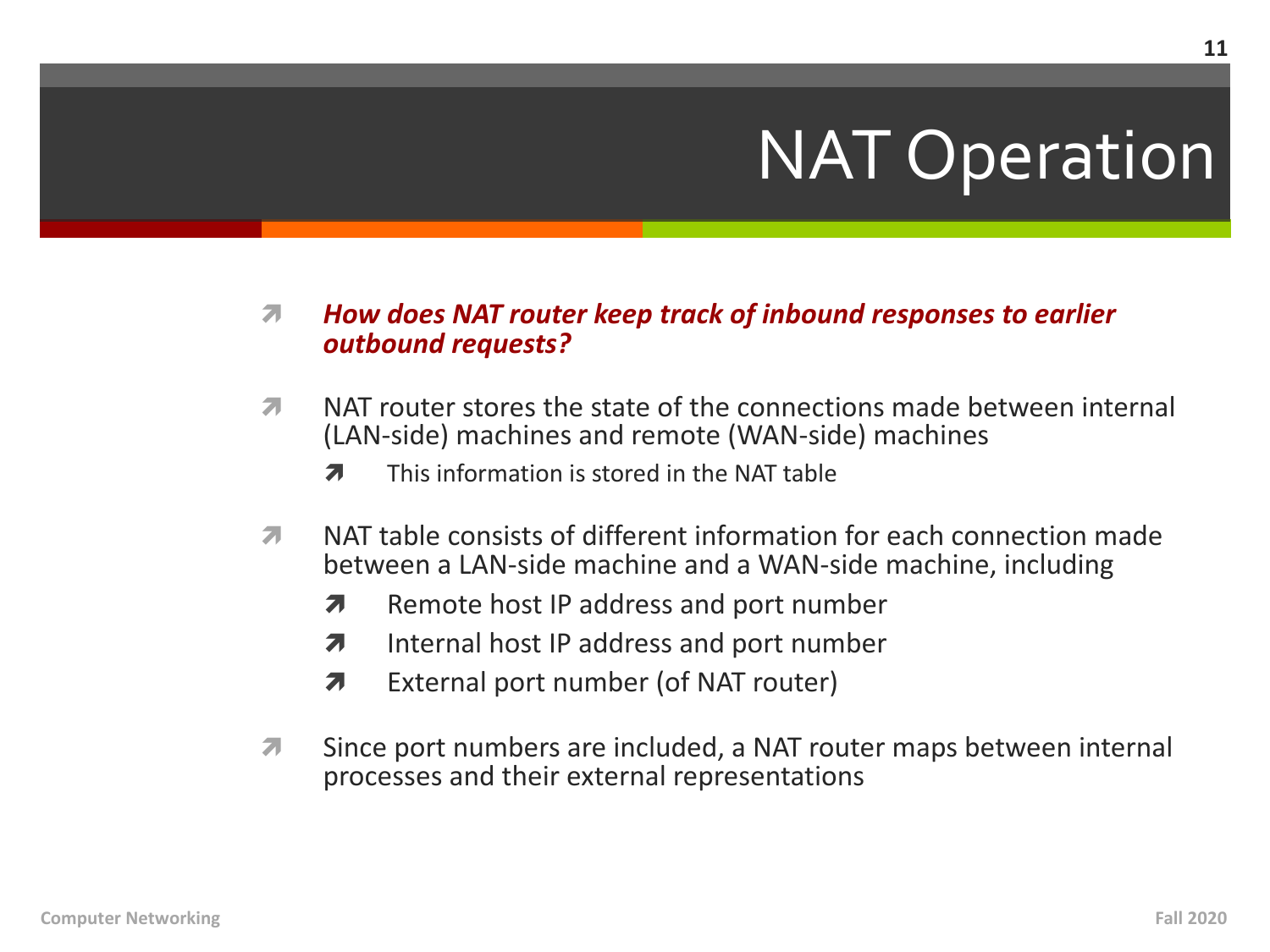#### **NAT Operation: Remote Host Address**

The remote host address is used to distinguish between two connections from different hosts that use the same (internal) port numbers

|                |    | remote host $\vert$ remote port $\vert$ outside source port $\vert$ inside host | l inside port |
|----------------|----|---------------------------------------------------------------------------------|---------------|
|                | 80 | 3000                                                                            | 3000          |
| $\mathbf \tau$ | 80 | 3000                                                                            | 3000          |

- If NAT router receives an inbound packet:
	- ... And the source IP is S and source port is 80 7
		- The destination IP should be changed to A 7
		- Destination port is unchanged as inside port and outside port are the same
	- ... And the source IP is T and source port is 80 7
		- The destination IP should be changed to B
		- Destination port is unchanged as inside port and outside port are the same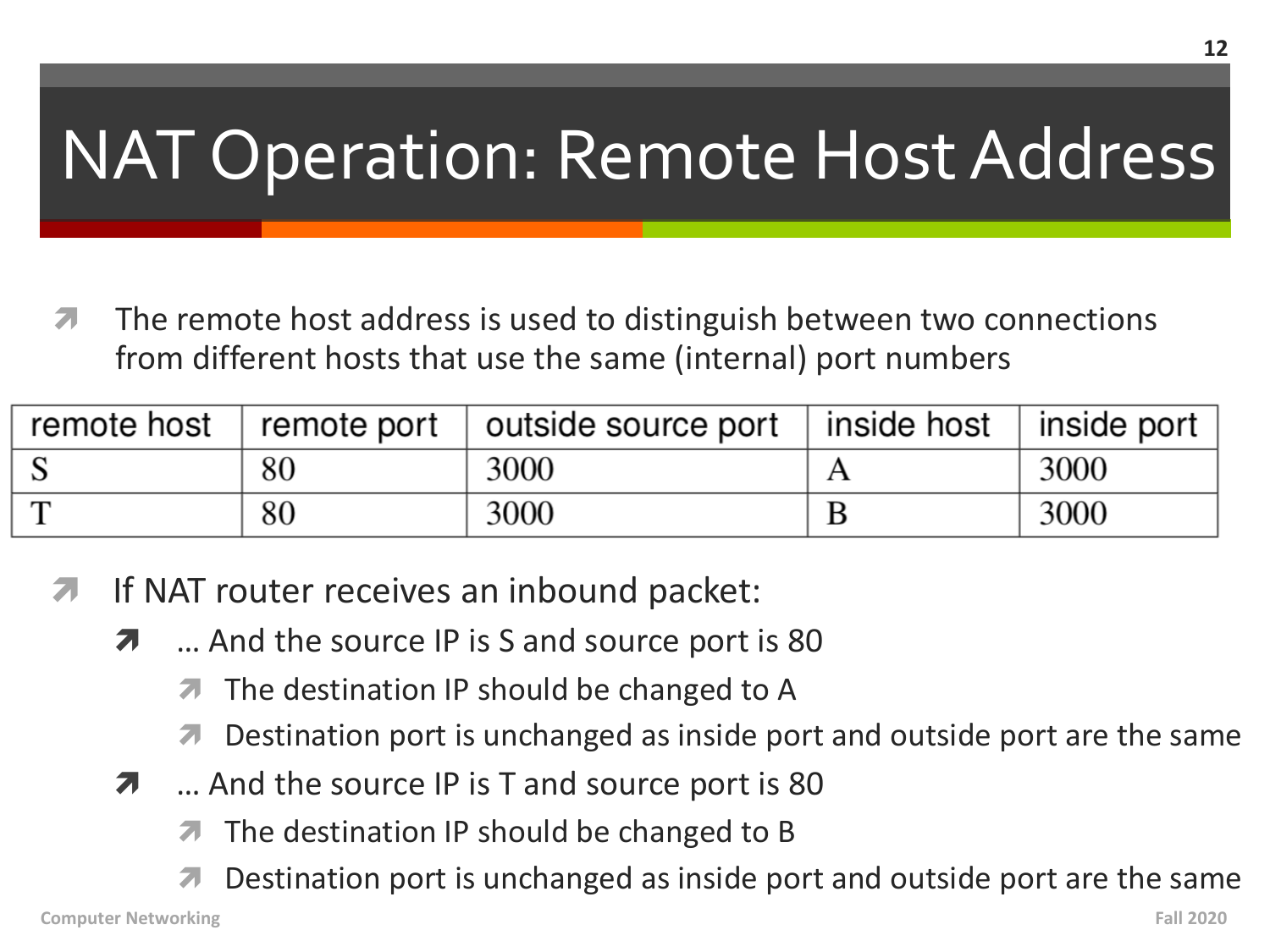#### NAT Operation: External Port Number

- $\lambda$  External port number is usually the same as the internal port number, but not always!
- **7** It can be used to distinguish connections
- **7** Suppose there are two connections from different internal machines (with different IP addresses) and the same port numbers to the same remote process (same IP and port number)
- $\pi$  Then NAT router can use the internal port number in the external port number field for only one of two connections  $\odot$ 
	- $\lambda$  For the other connection, the external port number should be some other value – randomly select!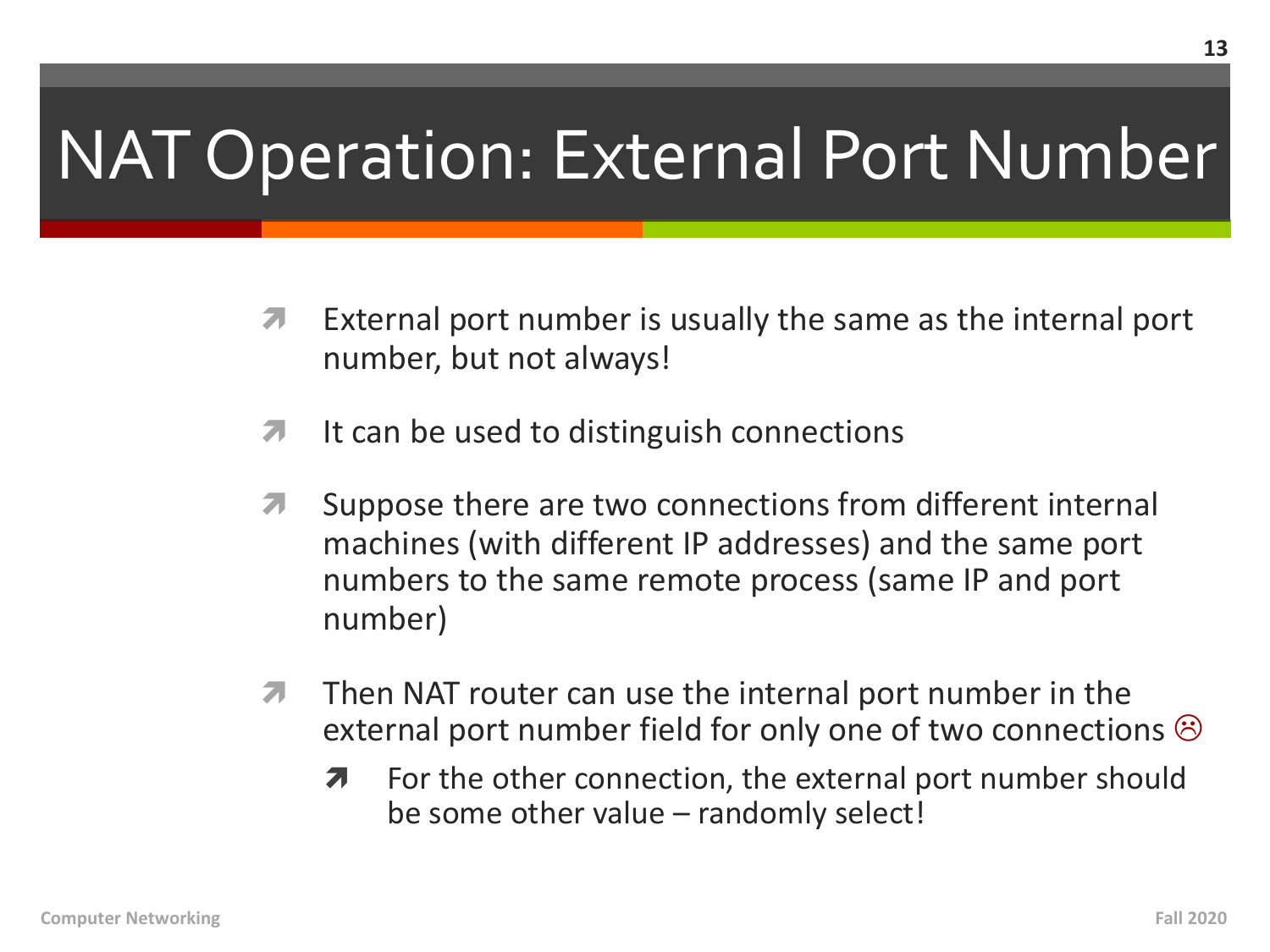#### **NAT Operation: External Port Number**

#### Scenario 21

- Internal host A on port 3000 sends a packet to remote host S on port 80 7
- Internal host B on port 3000 sends a packet to remote host S on port 80 7
- NAT router assigns external port number 3000 to one of the connections 7  $(only!)$
- For the other connection, external port number 3001 is assigned  $\overline{\boldsymbol{\pi}}$

| remote host |    | remote port   outside source port   inside host | inside port $ $ |
|-------------|----|-------------------------------------------------|-----------------|
|             | 80 | 3000                                            | 3000            |
|             | 80 | 3000                                            | 3000            |
|             | 80 | 3001                                            | 3000            |

- If A on port 3000 sends a packet to S on port 80, NAT router modifies source IP  $\mathbf{z}$ to its own public IP, and does not change the source port
- If B on port 3000 sends a packet to S on port 80, NAT router modifies source IP  $\overline{\phantom{a}}$ to its own public IP, and changes the source port to 3001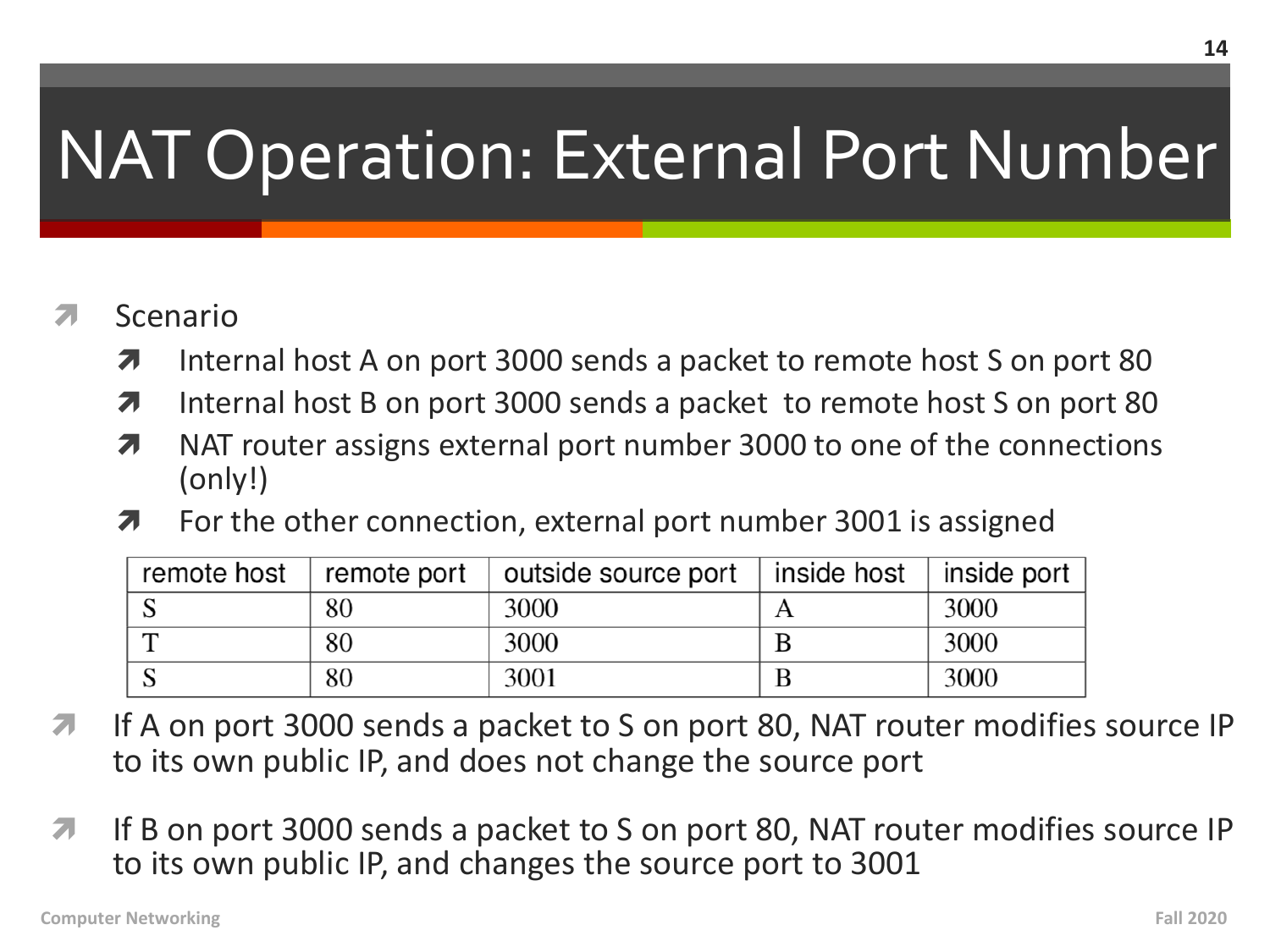#### NAT Operation: External Port Number

| remote host | remote port | outside source port | inside host | inside port |
|-------------|-------------|---------------------|-------------|-------------|
|             | 80          | 3000                |             | 3000        |
|             | 80          | 3000                |             | 3000        |
|             | $80\,$      | 3001                |             | 3000        |

- When the NAT router receives a packet on public interface: checks the source IP, source port number and destination port number
	- $\lambda$  If source IP is S, source port is 80, and destination port is 3000, then this packet should be forwarded to A
		- ì Destination IP is changed to A, but destination port is not changed as both internal and external port numbers are the same
	- $\lambda$  If source IP is S, source port is 80, and destination port is 3001, then this packet should be forwarded to B
		- *A* Destination IP is changed to B, and destination port is changed to 3000, as indicated by internal port number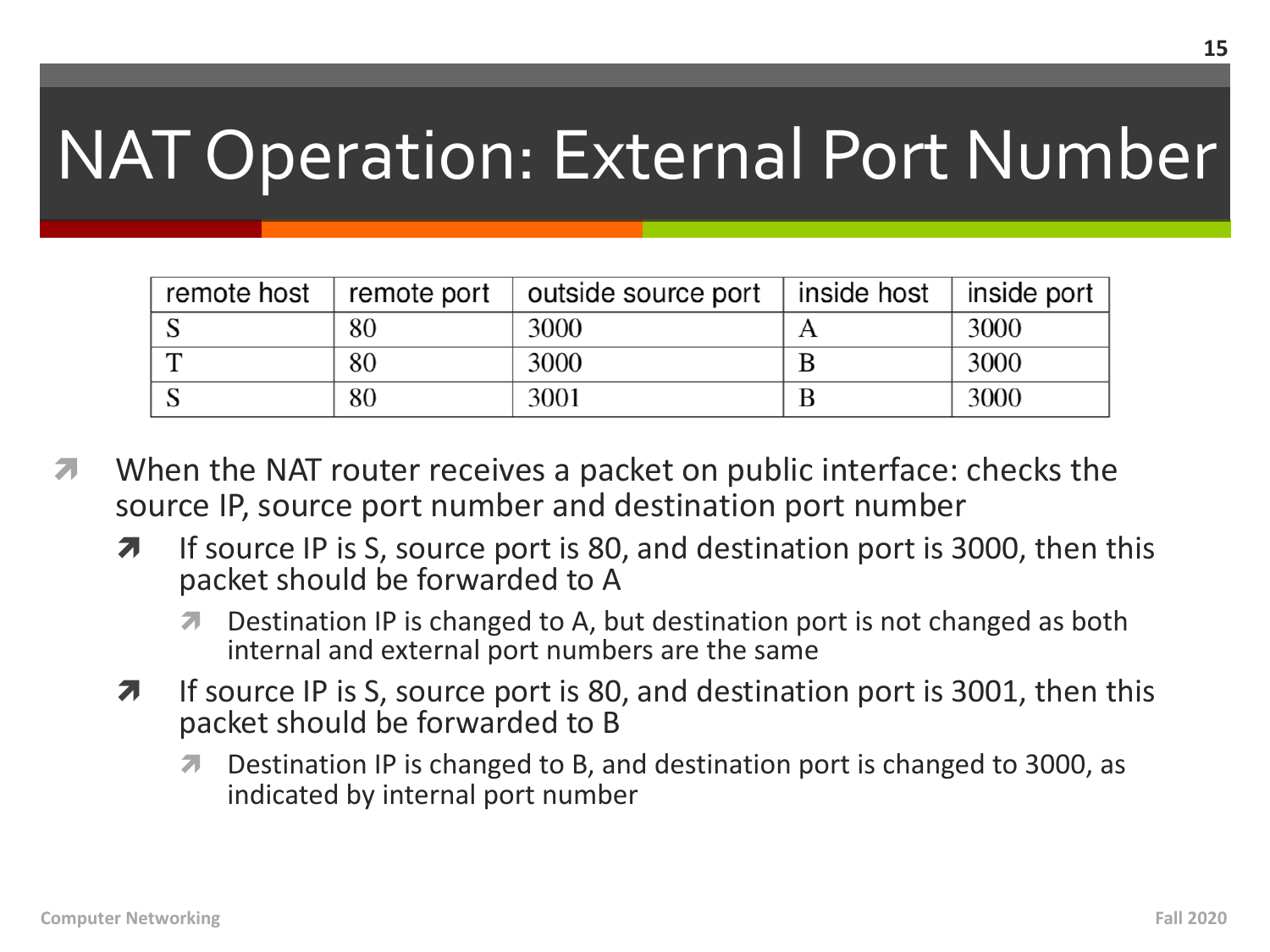#### **NAT Routers vs TCP**

- 71 A NAT router does not establish TCP connections between itself and remote hosts. It's not a proxy!
	- It only rewrites the source/destination IP addresses, and potentially 7 source/destination port numbers, along with forwarding the packet
	- 7 NAT router is a Layer-3 device that inspects (and potentially modifies) transport layer port numbers
- 7 NAT routers monitor TCP connections:
	- Whenever NAT router receives an outbound SYN packet (in TCP 3- $\overline{\mathbf{z}}$ way handshake), it adds an entry to the NAT table for the connection
	- Whenever NAT router receives an inbound SYN packet (in TCP 3-way 7 handshake), it blocks the packet
	- Upon TCP closing between the internal and remote hosts, NAT 7 router removes the corresponding connection entry from its NAT table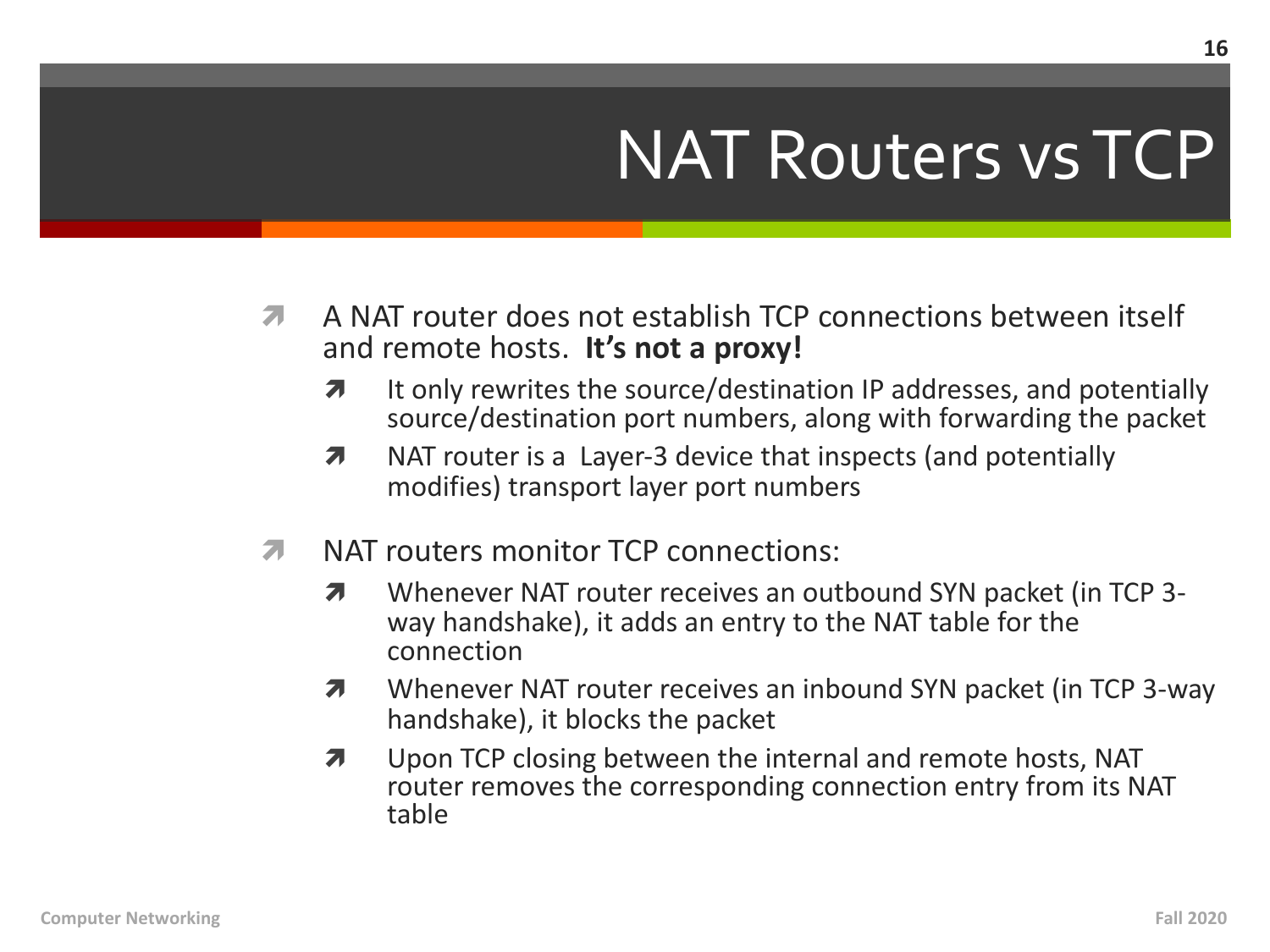#### NAT Routers vs UDP

- NAT routers monitor UDP connections to some extent  $\overline{\mathbf{z}}$ 
	- Whenever NAT router receives an outbound UDP packet, it 7 adds an entry to the NAT table for that connection,
	- Whenever NAT router receives an inbound UDP packet, it 7 checks its NAT table. If an entry already refers to such connection the packet should be forwarded
		- Otherwise, packet is blocked 7
	- NAT routers remove UDP entries after period of inactivity 7
- $\overline{\phantom{a}}$ NAT routers also work for some non-transport layer traffic, e.g., ICMP messages.
	- Ping messages or ICMP error messages can be forwarded 7 through NAT routers
	- In this case, port numbers in NAT table become irrelevant 7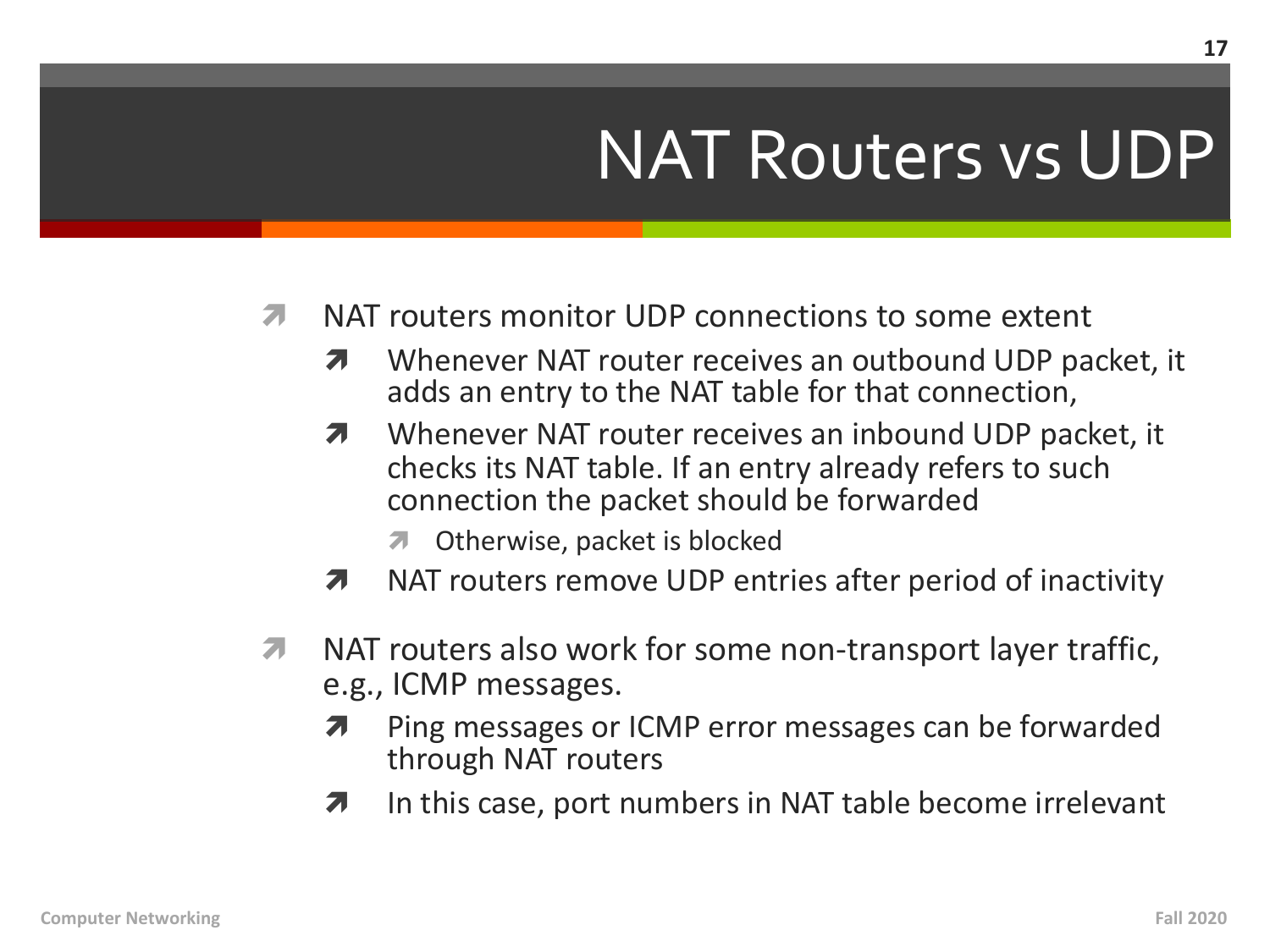#### Problems with NAT: Architecture

- **7** Generally, NAT works well for applications with
	- Client-server architecture, where
	- **7** Client is behind NAT router, but server is publicly visible
- $\lambda$  In other configurations of client-server communication, and in peer-to-peer applications, NAT does not work well and needs special treatment
	- For example, setting manual entries in the NAT router that maps an external port to a fixed internal IP and port ("Port forwarding")